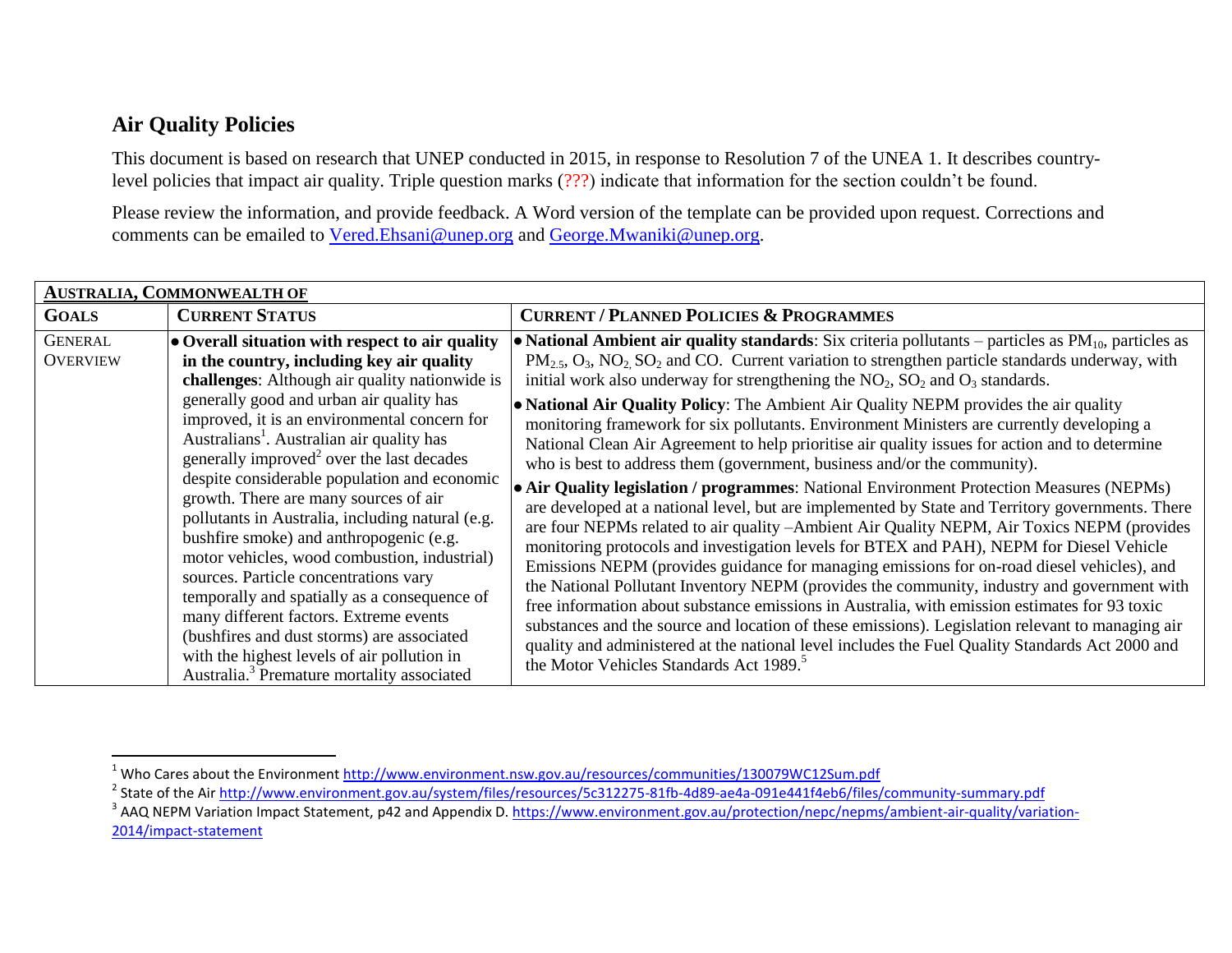|                                                                       | with chronic exposure to PM estimated at                                                                                                                                                                                                                                                                                                                                                                                                                                                                                                                                |                                                                                                                                                                                                                                                                                                                                                                                                                                       |
|-----------------------------------------------------------------------|-------------------------------------------------------------------------------------------------------------------------------------------------------------------------------------------------------------------------------------------------------------------------------------------------------------------------------------------------------------------------------------------------------------------------------------------------------------------------------------------------------------------------------------------------------------------------|---------------------------------------------------------------------------------------------------------------------------------------------------------------------------------------------------------------------------------------------------------------------------------------------------------------------------------------------------------------------------------------------------------------------------------------|
|                                                                       | 1586 cases averaged over 2006 to $2010^4$ .<br>• A 2013 Senate Committee inquiry concluded<br>that despite improvements, air quality can be a<br>problem in parts of Australia, with some<br>communities more affected than others.                                                                                                                                                                                                                                                                                                                                     |                                                                                                                                                                                                                                                                                                                                                                                                                                       |
|                                                                       | • Air quality monitoring system: Yes. All<br>capital cities undertake AQ monitoring.<br>Ambient air quality monitoring stations are<br>required for regions with a population of<br>25 000 people or more, although additional<br>monitoring of smaller population centres is<br>also undertaken state governments. Ambient<br>air quality monitoring data is reported<br>annually, some states provide daily<br>information and real-time information.<br>Emissions from industrial facilities are also<br>reported annually against an inventory of 93<br>substances. |                                                                                                                                                                                                                                                                                                                                                                                                                                       |
| <b>REDUCE</b><br><b>EMISSIONS</b><br><b>FROM</b><br><b>INDUSTRIES</b> | • Industries that have the potential to impact<br>air quality: mining (coal, diamond?, iron ore,<br>gold), power generation (coal), chemicals,<br>steel, brickworks, steel works, oil refineries,<br>quarrying, cement plants, paper mills,<br>unconventional gas extraction?                                                                                                                                                                                                                                                                                           | • Emission regulations for industries: Varies from State to State, but general approach is to<br>regulate via works approval and licensing system<br>• Small installation's emissions regulated: YES By State and/or local government<br>• Renewable energy investment promoted: Renewable Energy Target set at 20% electricity from                                                                                                  |
|                                                                       | • GDP of country: $$1.4$ trillion <sup>6</sup><br>• Industries' share of GDP: $27\%$ <sup>7</sup><br>• Electricity sources: electricity generated in<br>2008 / 2009 came from coal (77%); natural                                                                                                                                                                                                                                                                                                                                                                       | renewable sources by 2020<br>• Energy efficiency incentives: labelling programme for electrical and gas appliances; energy<br>efficiency standards in national building code; import restriction on inefficient light bulbs; phase-<br>out of conventional electric water heaters; large energy-using businesses required to have an<br>energy audit every 5 years; National Energy Efficiency Initiative – Smart Grid, Smart City to |

<sup>5</sup> As described in Ch4 AAQ NEPM Variation Impact Statement, as above.

<sup>4</sup>Summary for Policy Makers of the Health Risk Assessment on Air Pollution in Australia <u>https://www.environment.gov.au/system/files/pages/dfe7ed5d-1eaf-</u> <u>[4ff2-bfe7-dbb7ebaf21a9/files/summary-policy-makers-hra-air-pollution-australia.pdf](https://www.environment.gov.au/system/files/pages/dfe7ed5d-1eaf-4ff2-bfe7-dbb7ebaf21a9/files/summary-policy-makers-hra-air-pollution-australia.pdf)</u><br><sup>6</sup> http://www.tradingeconomics.com/australia/gdp<br><sup>7</sup> https://en.wikipedia.org/wiki/Economy\_of\_Australia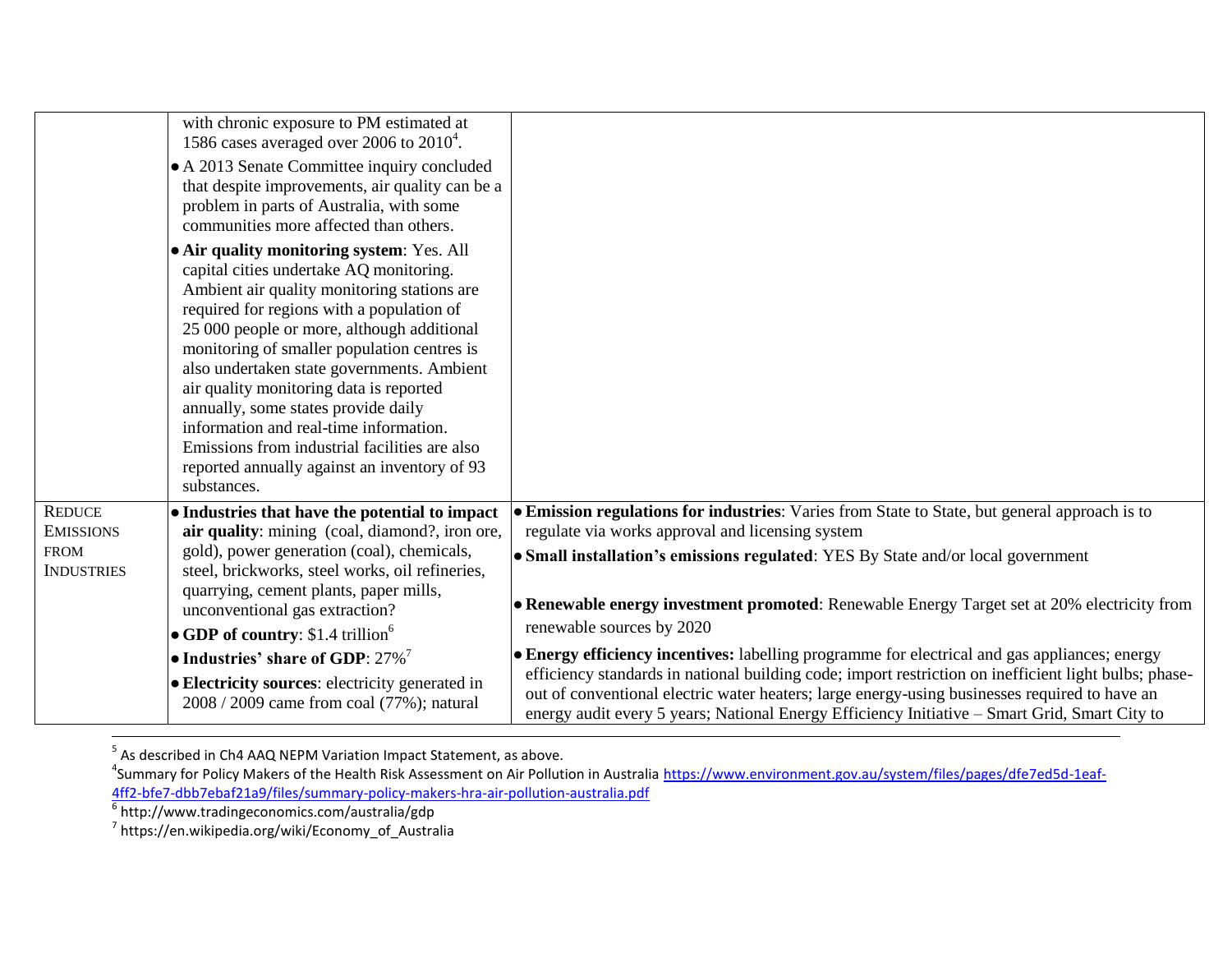|                                                                      | gas (15%); hydro (5%); wind (1.5%);                                                                                                                                                                                                                                                                                                                                                                                                                                                                                                                                                             | demonstrate commercial scale, smart grid                                                                                                                                                                                                                                                                                                                             |
|----------------------------------------------------------------------|-------------------------------------------------------------------------------------------------------------------------------------------------------------------------------------------------------------------------------------------------------------------------------------------------------------------------------------------------------------------------------------------------------------------------------------------------------------------------------------------------------------------------------------------------------------------------------------------------|----------------------------------------------------------------------------------------------------------------------------------------------------------------------------------------------------------------------------------------------------------------------------------------------------------------------------------------------------------------------|
|                                                                      | biomass, biogas, solar $(1.2\%)$ ; oil $(1\%)$<br>• Installed capacity: coal (54%), natural gas<br>(26%), hydro (13%), oil (2.5%), other<br>renewable $(4.5\%)^8$                                                                                                                                                                                                                                                                                                                                                                                                                               | • Incentives for clean production and installation of pollution prevention technologies: OECD<br>report on Australia recommended the development of economic and fiscal instruments to<br>promote more cost-effective pollution prevention; expenditure incurred for an environmental<br>protection activity (preventing, remedying, treating etc) is tax deductable |
|                                                                      | • Environment protection licences (EPL) are used by<br>state and territories as a central means to control<br>the localised, cumulative and acute impacts of<br>pollution. <sup>9</sup> States and territories also utilise a<br>mix of other regulatory based mechanisms to<br>manage pollution including risk based<br>licensing <sup>10</sup> , load based licensing <sup>11</sup> and<br>emission trading <sup>12</sup> . States also require the full<br>public disclosure of environment protection<br>licenses, including penalties, convictions, and<br>license reviews <sup>13</sup> . | • Actions to ensure compliance with regulations: (monitoring, enforcement, fines etc) voluntary<br>monitoring, fines, imprisonment for serious offences, cancelled license<br>• Other actions at national, sub-national and / or local level to reduce industry emissions:                                                                                           |
| <b>REDUCE</b><br><b>EMISSIONS</b><br><b>FROM</b><br><b>TRANSPORT</b> | • Key transport-related air quality<br>challenges: increasing fleet and increasing<br>population.                                                                                                                                                                                                                                                                                                                                                                                                                                                                                               | • Vehicle emission limit: Euro 5 (Euro 6 planned for some vehicles in 2017/2018).<br>• Fuel quality: legislation that regulates fuel quality with the aim of reducing pollutants and<br>emissions, and facilitating better engine technology and emission control technology.                                                                                        |
|                                                                      |                                                                                                                                                                                                                                                                                                                                                                                                                                                                                                                                                                                                 | • Fuel sulfur content: 10 ppm in automotive diesel, 50 ppm in premium unleaded petrol and 150<br>ppm in unleaded petrol.                                                                                                                                                                                                                                             |
|                                                                      |                                                                                                                                                                                                                                                                                                                                                                                                                                                                                                                                                                                                 | • Restriction on used car importation: Must meet road worthiness inspection                                                                                                                                                                                                                                                                                          |
|                                                                      |                                                                                                                                                                                                                                                                                                                                                                                                                                                                                                                                                                                                 | • Actions to expand, improve and promote public transport and mass transit: recently, a new<br>portfolio established - Minister for Cities and Built Infrastructure - that will work with State<br>governments to improve urban design and public transport in major cities                                                                                          |

<sup>8&</sup>lt;br>8 http://www.reegle.info/countries/australia-energy-profile/AU<br>9 <u><http://www.epa.nsw.gov.au/licensing/licencePOEO.htm></u>

<sup>&</sup>lt;sup>10</sup> http://www.epa.nsw.gov.au/licensing/licencereg.htm

<sup>&</sup>lt;sup>11</sup> <http://www.epa.nsw.gov.au/licensing/lbl/lblicences.htm>

<sup>&</sup>lt;sup>12</sup> http://www.epa.nsw.gov.au/licensing/emissionstrading.htm

<sup>&</sup>lt;sup>13</sup> http://www.epa.nsw.gov.au/prpoeo/index.htm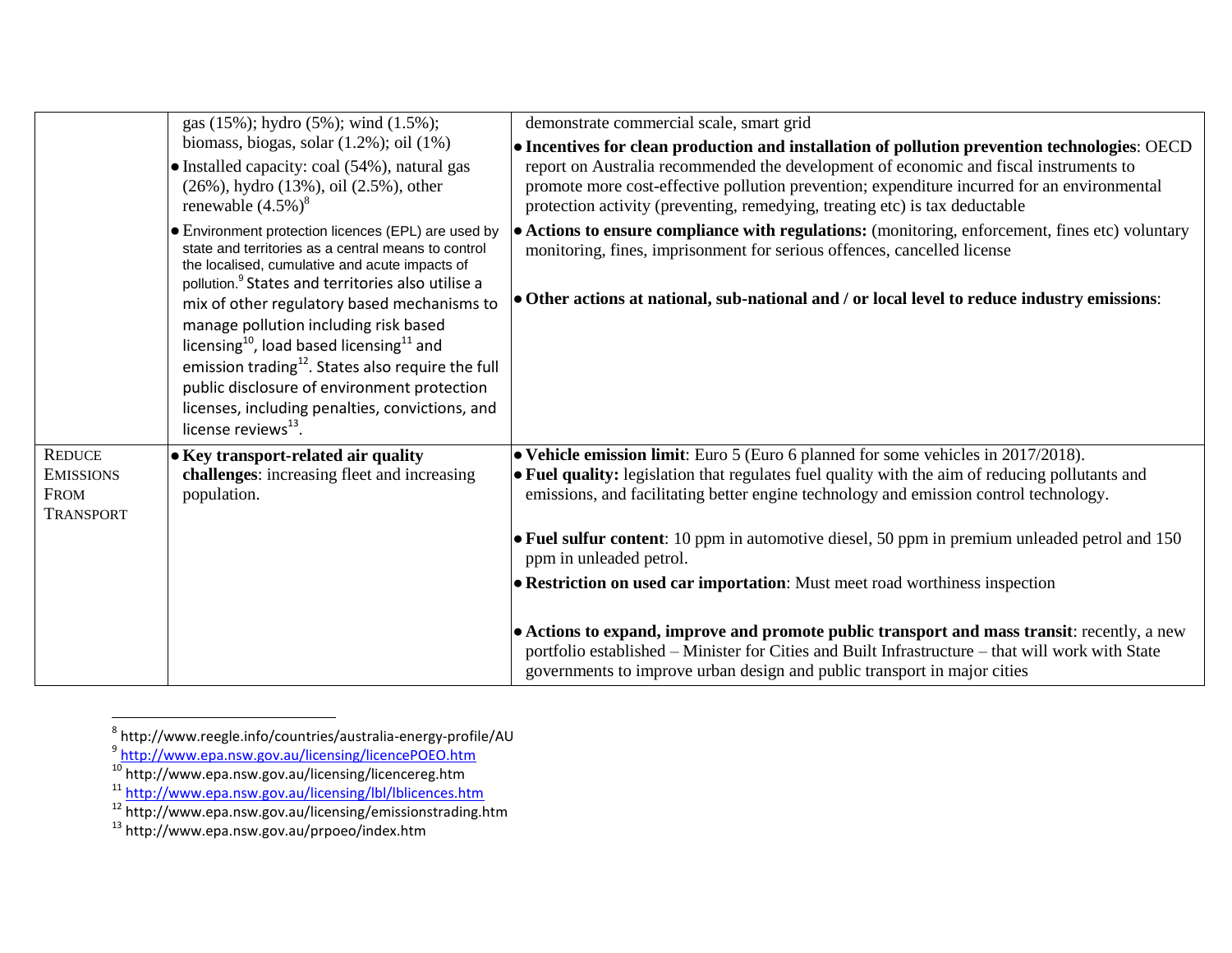|                                                                                                                                               |                                                                                                                                                                                                                                                                                                                                                                                                                                                                                                                                                                                                                                                                                                                                                                                             | • Actions to promote non-motorized transport: (ex: include sidewalks and bike lanes in new<br>road projects, car-free areas etc) national government has outlined possible actions to take to<br>increase non-motorised transport<br>(https://infrastructure.gov.au/infrastructure/pab/active_transport/files/infra1874_mcu_active_trav<br>el_report_final.pdf)<br>• Other transport-related actions: Green Vehicle Guide with comparative environmental ratings;<br>mandatory fuel consumption labels |
|-----------------------------------------------------------------------------------------------------------------------------------------------|---------------------------------------------------------------------------------------------------------------------------------------------------------------------------------------------------------------------------------------------------------------------------------------------------------------------------------------------------------------------------------------------------------------------------------------------------------------------------------------------------------------------------------------------------------------------------------------------------------------------------------------------------------------------------------------------------------------------------------------------------------------------------------------------|--------------------------------------------------------------------------------------------------------------------------------------------------------------------------------------------------------------------------------------------------------------------------------------------------------------------------------------------------------------------------------------------------------------------------------------------------------------------------------------------------------|
| <b>REDUCE</b><br><b>EMISSIONS</b><br><b>FROM OPEN</b><br><b>BURNING OF</b><br><b>AGRICULTURAL</b><br>/ MUNICIPAL<br><b>WASTE</b><br>(OUTDOOR) | • Outdoor, open burning: some open burning<br>for agricultural purposes is permitted. Burning<br>of municipal waste is not permitted.                                                                                                                                                                                                                                                                                                                                                                                                                                                                                                                                                                                                                                                       | • Legal framework: open burning of municipal waste is banned<br>• Actions to prevent open burning of municipal waste and / or agricultural waste:<br>state/territory and local government managed. Open burning not permitted in urban areas.                                                                                                                                                                                                                                                          |
| <b>REDUCE</b><br><b>EMISSIONS</b><br><b>FROM OPEN</b><br><b>BURNING OF</b><br><b>BIOMASS</b><br>(INDOOR)                                      | Dominant fuels used for cooking and space<br><b>heating:</b> $\langle 5\%$ use solid fuel for cooking;<br>Wood heaters are used by people in colder<br>climates. National emission and efficiency<br>standard for wood heaters are in place. Density<br>of wood heater use in some urban<br>environments can cause urban air quality<br>problems. In the Sydney region, domestic solid<br>fuel combustion contributes 28% and 47% of<br>annual $PM_{10}$ and $PM_{2.5}$ particle pollution,<br>respectively. The contribution of wood smoke<br>is highest in July, making up 57% and 75% of<br>monthly $PM_{10}$ and $PM_{2.5}$ particle pollution,<br>respectively.<br>• Impact: Suggest reference Global Burden of<br>Disease <sup>14</sup> and Summary for Policy Makers <sup>15</sup> . | • Indoor air pollution regulated: Yes<br>• Promotion of non-grid / grid electrification:<br>• Promotion of cleaner cooking fuels and clean cook stoves:<br>• Other actions to reduce indoor biomass burning, or to reduce its emissions:                                                                                                                                                                                                                                                               |

<sup>&</sup>lt;sup>14</sup> http://www.who.int/healthinfo/global\_burden\_disease/gbd/en/

 $\overline{a}$ 

<sup>&</sup>lt;sup>15</sup> Summary for Policy Makers of the Health Risk Assessment on Air Pollution in Australia [https://www.environment.gov.au/system/files/pages/dfe7ed5d-1eaf-](https://www.environment.gov.au/system/files/pages/dfe7ed5d-1eaf-4ff2-bfe7-dbb7ebaf21a9/files/summary-policy-makers-hra-air-pollution-australia.pdf)[4ff2-bfe7-dbb7ebaf21a9/files/summary-policy-makers-hra-air-pollution-australia.pdf](https://www.environment.gov.au/system/files/pages/dfe7ed5d-1eaf-4ff2-bfe7-dbb7ebaf21a9/files/summary-policy-makers-hra-air-pollution-australia.pdf)